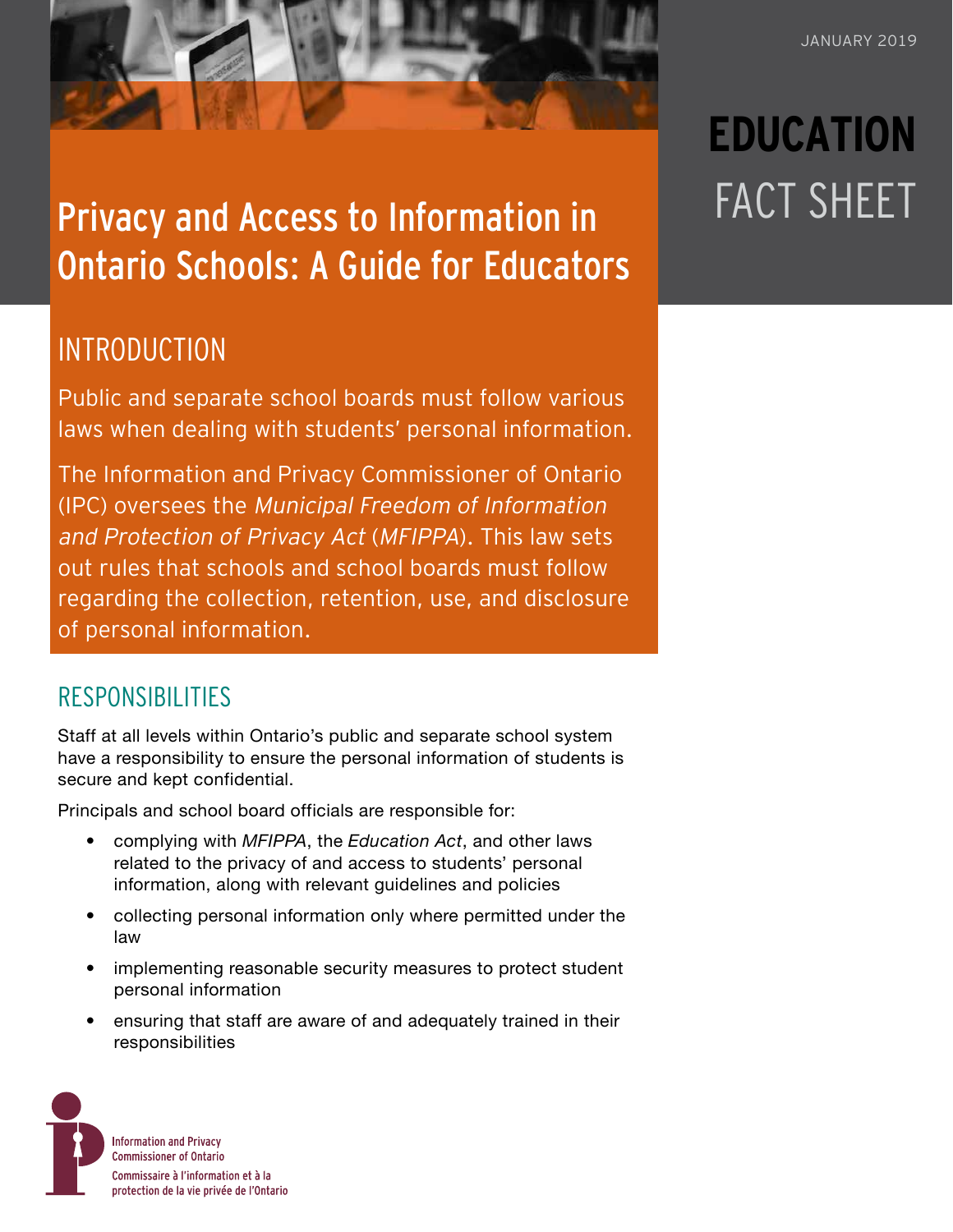• ensuring that agreements with service providers, such as photographers, contain provisions to protect the privacy and security of personal information.

Teachers and staff are responsible for:

- complying with legislation, professional standards, guidelines, and school board policies when collecting, retaining, using, and disclosing personal information
- protecting personal information by following school policies and procedures
- reporting any suspected privacy or security breaches to the principal
- participating in training regarding their duties and obligations to protect personal information.

## PERSONAL INFORMATION

Ontario's privacy laws define personal information as *"***recorded information about an identifiable individual**.*"* This includes a person's name, address, sex, age, education or medical history.

Recorded information includes personal information recorded in any format, such as:

- paper records, such as report cards, class lists and printed special education records including individual education plans, safety plans or behaviour plans
- electronic records, such as student information systems, Ontario Student Records (OSRs) and electronic student attendance records
- photographs, including yearbook images
- video footage including from surveillance cameras located in schools, or from video recorded in the classroom or school

For additional information, review the IPC fact sheet *[What is Personal](https://www.ipc.on.ca/wp-content/uploads/2016/10/what-is-personal-information.pdf)  [Information](https://www.ipc.on.ca/wp-content/uploads/2016/10/what-is-personal-information.pdf)***?**

## COLLECTION AND USE OF PERSONAL INFORMATION

Under Ontario's access and privacy laws, a school or school board may collect personal information from a parent, guardian or student if at least one of the following applies:

- the collection is specifically authorized (permitted) by a law such as the *Education Act* (e.g., collecting information for the OSR)
- the information is used for law enforcement purposes
- it is necessary to deliver educational services or other related activities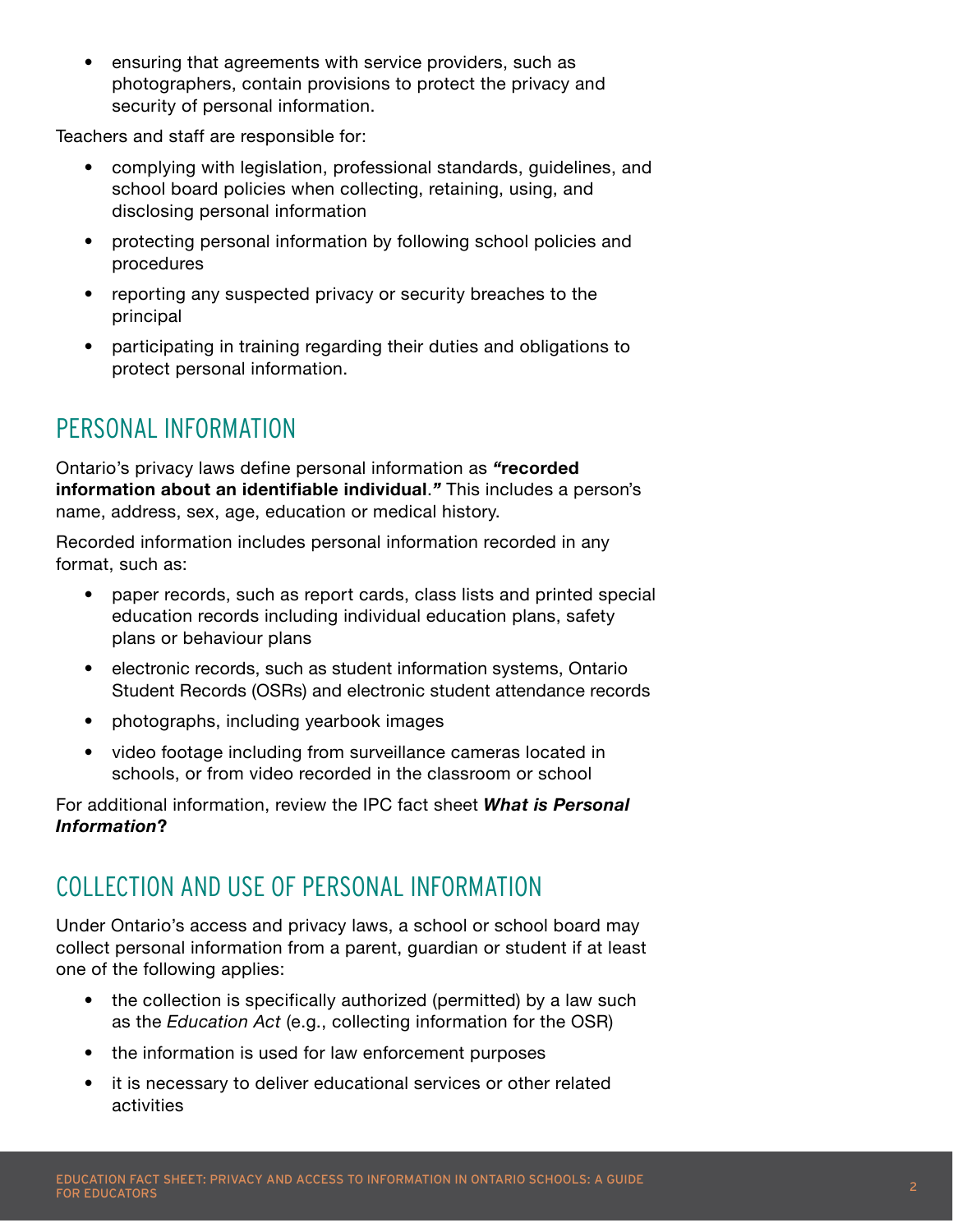## DISCLOSURE OF PERSONAL INFORMATION

A school or school board may disclose personal information in some situations:

### a. **Consistent Purpose**

For the reason it was collected or for a consistent purpose.

### b. **With Consent**

If they have the permission of the individual or their parent or guardian in the case of a minor.

### c. **Required by law**

To comply with a law, for example, the duty to report to a children's aid society.

### d. **Law Enforcement**

To aid an investigation by an institution or law enforcement agency in Canada, such as the police.

### e. **Health and Safety**

In compelling circumstances affecting the health or safety of an individual, where the disclosure is reasonably likely to reduce the risk of harm.

**You can disclose personal information**

- where necessary to deliver education services
- where you are permitted or required to by law
- where the individual has consented

## COLLECTION, USE, AND DISCLOSURE OF PERSONAL HEALTH INFORMATION

The *Personal Health Information Protection Act* (*PHIPA*) sets the rules for the collection, use and disclosure of students' personal health information. These rules apply to health information custodians and those working on their behalf. Health information custodians include:

- physicians, nurses, psychologists, speech-language pathologists, dental hygienists and social workers providing health care
- anyone who operates a group practice of health care practitioners
- a centre, program or service for community health or mental health whose primary purpose is the provision of health care

For additional information, review the IPC document, *[A Guide to the](https://www.ipc.on.ca/wp-content/uploads/Resources/hguide-e.pdf)  [Personal Health Information Protection Act](https://www.ipc.on.ca/wp-content/uploads/Resources/hguide-e.pdf)*.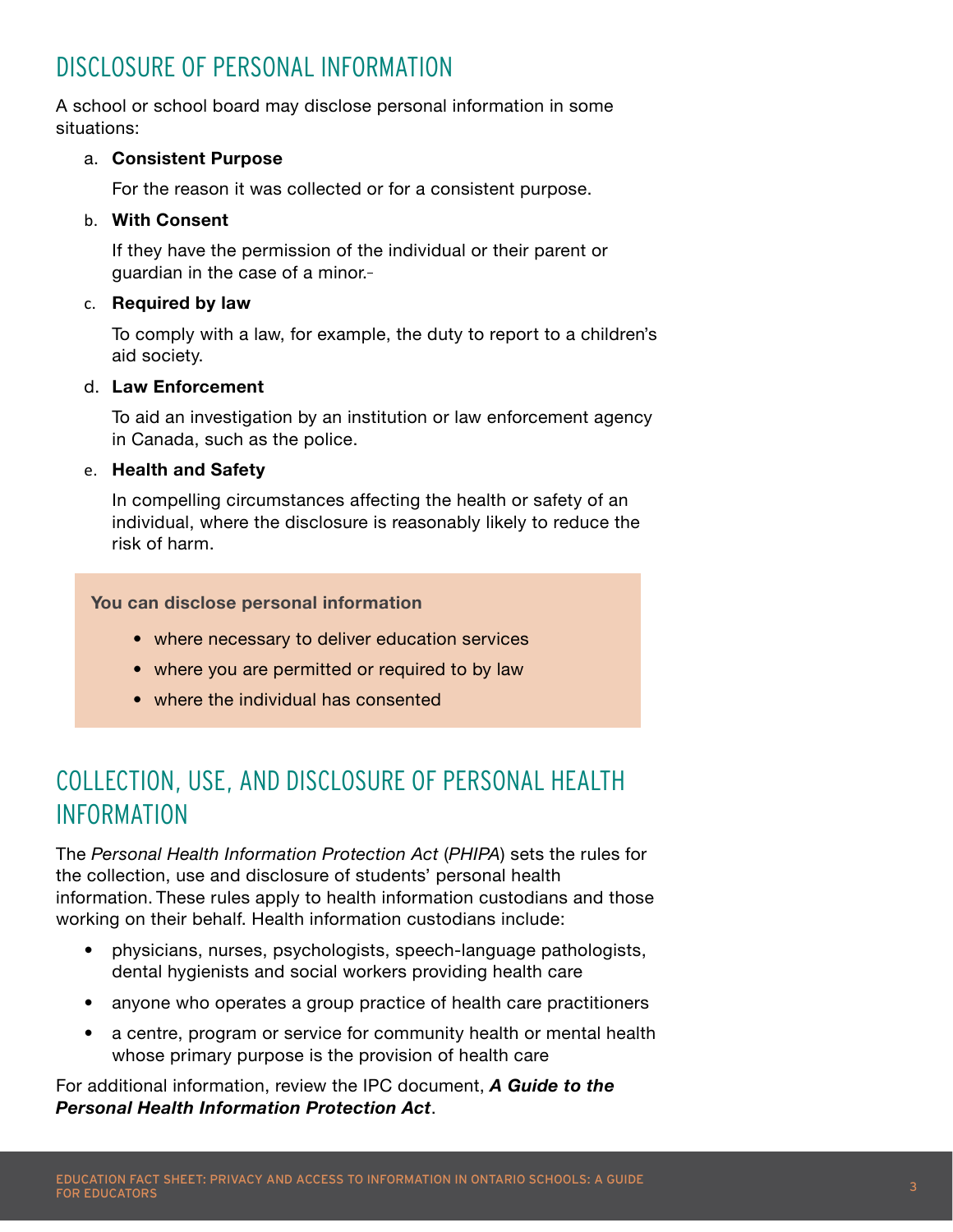## STORAGE AND RETENTION OF PERSONAL INFORMATION

Schools must retain and destroy personal information records according to the rules outlined in the OSR Guideline (for OSR records), *MFIPPA*, and the record retention schedules set by the school board. They must securely destroy information that is no longer needed.

Review the IPC fact sheet, *[Disposing of Your Electronic Media](https://www.ipc.on.ca/wp-content/uploads/2018/03/fs-tech-disposing-of-your-electronic-media-003.pdf)* for information on how to destroy electronic media.

## PRIVACY BREACHES

If a school does not comply with the law when they manage personal information, privacy breaches can occur. Some examples of privacy breaches, and their causes, include:

- lost or stolen flash drives containing student or staff information
- correspondence mailed or emailed to the wrong person
- disclosing information about a student without consent or without legal authority

All employees are responsible for protecting students' information, regardless of their role. If they become aware of a privacy breach (or potential privacy breach), they must:

- inform their supervisor, manager or principal
- take immediate steps to contain the breach (e.g., changing security passwords or retrieving copies of documents that were shared in error)
- participate in any resulting investigation.

After becoming aware of a breach, principals and managers are responsible for taking steps to contain the breach, advising the appropriate superintendent and Freedom of Information Officer where required, and participating in any resulting investigation.

#### **Best Practice for Responding to a Privacy Breach**

If an employee becomes aware of a privacy breach, they must immediately notify their supervisor so that immediate action can be taken to lessen its impact.

Review the IPC document, *[Privacy Breach Protocol Guidelines for](https://www.ipc.on.ca/wp-content/uploads/Resources/Privacy-Breach-e.pdf)  [Government Organizations](https://www.ipc.on.ca/wp-content/uploads/Resources/Privacy-Breach-e.pdf)*, for more information.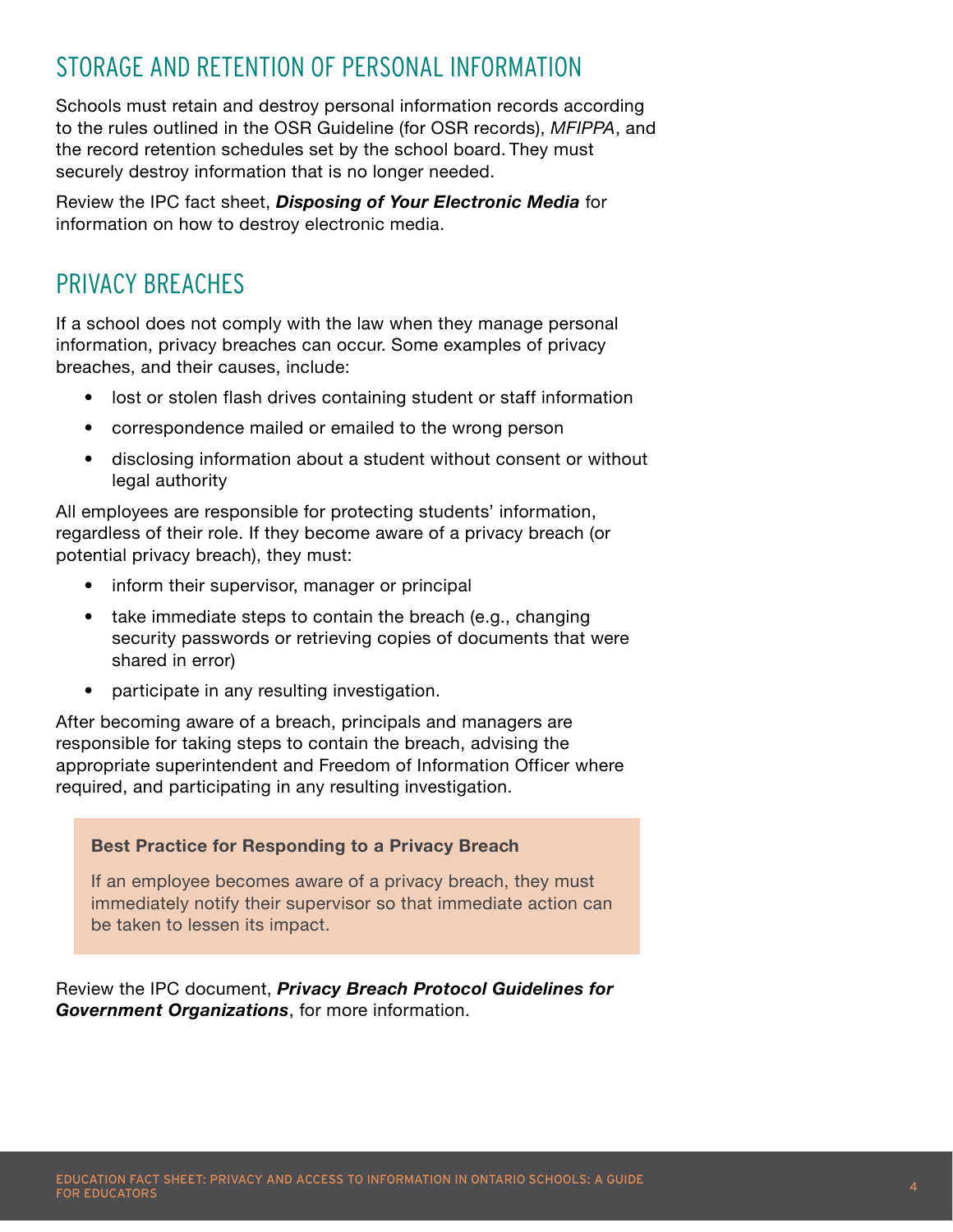## BEST PRACTICES FOR PROTECTING PERSONAL INFORMATION

- Familiarize yourself with your workplace policies.
- Treat all information about students as personal information that deserves protection under the law.
- Avoid casual sharing of students' personal information, even with colleagues.
- Provide privacy and security training to all staff.
- Restrict access to those employees that need the records or information to do their job.
- Ensure that sensitive and confidential information is not visible to the public.
- Encourage a clean desk policy to reduce the risk of exposing confidential information.
- Lock office and classroom doors and filing cabinets when not in use.
- Label filing cabinets, drawers, boxes and other storage containers to indicate they contain confidential information.
- Keep filing equipment or mailboxes behind a counter or other physical barrier separate from the public.
- Make sure fax machines and printers are in a secure area, and retrieve sensitive documents right away.
- When faxing sensitive information, double-check the recipient's number before dialing, and confirm receipt.
- Carefully read the school board's record retention schedule to find out how long to retain—and how to securely destroy—personal information.
- Use locked shredding boxes for the secure destruction of paper records.
- Position computer screens to prevent unauthorized viewing.
- Do not disclose passwords.
- Seek advice and direction from the school administrator if you are unsure about anything to do with personal information of students.